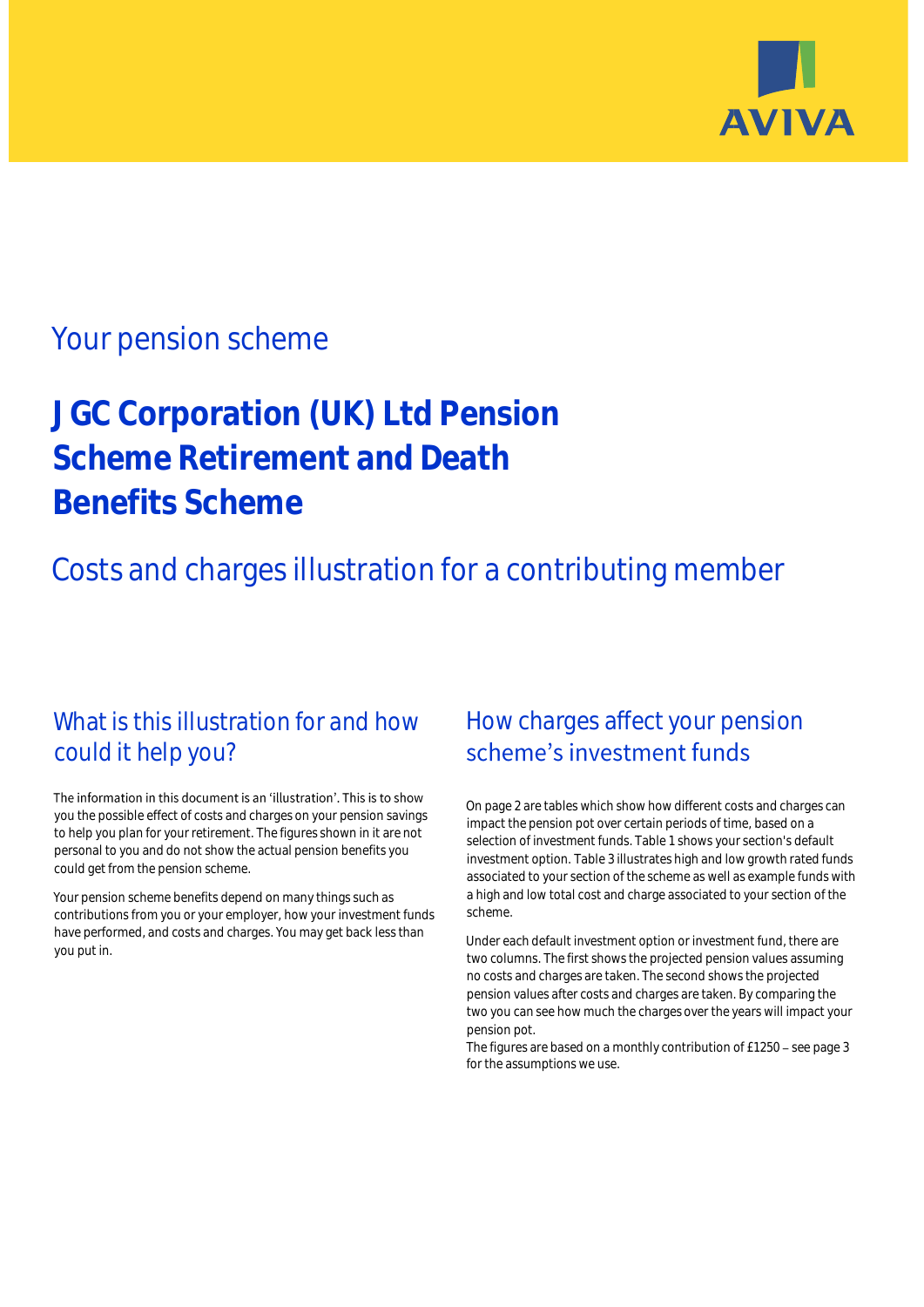**Table 1**

| Illustration of effect of costs and charges on the Default Investment Option in |                                        |                                    |  |  |  |  |
|---------------------------------------------------------------------------------|----------------------------------------|------------------------------------|--|--|--|--|
| <b>JGC Corporation (UK) Ltd Pension Scheme Retirement and Death Benefits</b>    |                                        |                                    |  |  |  |  |
| <b>Scheme</b>                                                                   |                                        |                                    |  |  |  |  |
|                                                                                 | <b>My Future</b>                       |                                    |  |  |  |  |
|                                                                                 | Assumed growth rate 3.2% (p.a.)        |                                    |  |  |  |  |
|                                                                                 | Assumed costs and charges 0.61% (p.a.) |                                    |  |  |  |  |
| At end of year                                                                  | Projected value assuming no            | <b>Projected value after costs</b> |  |  |  |  |
|                                                                                 | costs and charges are taken            | and charges are taken              |  |  |  |  |
| $\mathbf{1}$                                                                    | £14,900                                | £14,900                            |  |  |  |  |
| $\overline{2}$                                                                  | £30,000                                | £29,800                            |  |  |  |  |
| 3                                                                               | £45,200                                | £44,800                            |  |  |  |  |
| 4                                                                               | £60,600                                | £59,900                            |  |  |  |  |
| 5                                                                               | £76,200                                | £75,000                            |  |  |  |  |
| 10                                                                              | £157,000                               | £152,000                           |  |  |  |  |
| 15                                                                              | £241,000                               | £230,000                           |  |  |  |  |
| 20                                                                              | £331,000                               | £310,000                           |  |  |  |  |
| 25                                                                              | £425,000                               | £392,000                           |  |  |  |  |
| 30                                                                              | £525,000                               | £475,000                           |  |  |  |  |
| 35                                                                              | £630,000                               | £561,000                           |  |  |  |  |
| 40                                                                              | £733,000                               | £642,000                           |  |  |  |  |
| 45                                                                              | £826,000                               | £712,000                           |  |  |  |  |
| 50                                                                              | £904,000                               | £768,000                           |  |  |  |  |

#### **Table 2**

| List of Funds included in the Default Investment Option |                       |                    |
|---------------------------------------------------------|-----------------------|--------------------|
| <b>Fund name</b>                                        | <b>Total Cost and</b> | <b>Growth Rate</b> |
|                                                         | Charge (p.a.)         | (p.a.)             |
| Av My Future Consolidation-FPMFCONP                     | 0.58%                 | 2.40%              |
| Av My Future Growth-FPMFGROP                            | 0.64%                 | 3.60%              |
|                                                         |                       |                    |
|                                                         |                       |                    |
|                                                         |                       |                    |
|                                                         |                       |                    |
|                                                         |                       |                    |
|                                                         |                       |                    |
|                                                         |                       |                    |
|                                                         |                       |                    |

**Aviva Life & Pensions UK Limited.**

Registered in England No. 3253947. Registered office: Aviva, Wellington Row, York, YO90 1WR. Authorised by the Prudential Regulation Authority and regulated by the Financial Conduct Authority and the Prudential Regulation Authority. Firm Reference Number 185896. **aviva.co.uk** TEMP GFI NG071309 09/2018